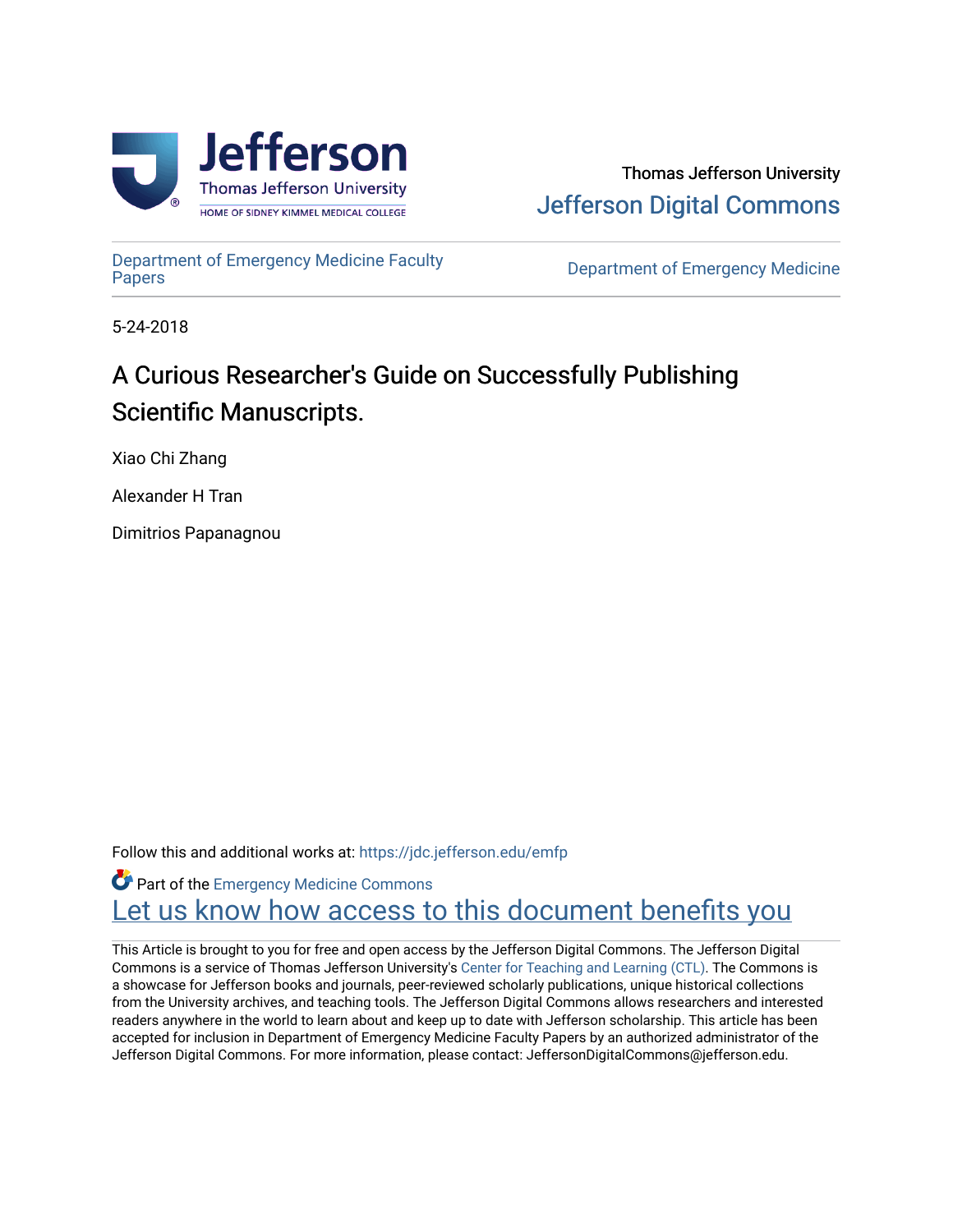# **A Curious Researcher's Guide on Successfully Publishing Scientific Manuscripts**

Xiao Chi [Zhang](https://www.cureus.com/users/58394-xiao-chi-zhang)  $^1$  , [Alexander](https://www.cureus.com/users/99345-alexander-tran) Tran  $^2$  , Dimitrios [Papanagnou](https://www.cureus.com/users/40273-dimitrios-papanagnou-)  $^1$ 

1. Department of Emergency Medicine, Thomas Jefferson University 2. Medical School, Alpert Medical School of Brown University

 **Corresponding author:** Xiao Chi Zhang, xzhang09@gmail.com Disclosures can be found in Additional Information at the end of the article

## <span id="page-1-0"></span>**Abstract**

Publishing a manuscript in an academic journal represents more than just 'promotional currency.' It provides the opportunity to provoke debate, share your experiences, and challenge the status quo on provider practices. Writing a manuscript relies on collaboration and shared responsibility from a research team, which can often challenge mentors as they supervise and guide its development. While there are numerous online resources and peer-reviewed journal articles on 'How to write a scientific article,' we aim to tackle an even larger and overarching theme that transcends specific journal categories, writing styles, and citation formatting. In order to guide new researchers in navigating the expansive ocean of scientific publications, we collected, reviewed, and revised 11 tips based on multiple focus-group discussions with junior and senior researchers to determine common barriers for publishing manuscript. The goal is to help mentors and mentees navigate the research and publication processes. The tips include: 1) recognizing leadership styles; 2) initiating the groundwork; 3) establishing backup plans; 4) making a deadline; 5) courting the editor; 6) determining authorship; 7) finding personal incentives; 8) writing what you know; 9) sharing with caution; 10) following directions; and 11) Consider open-access journals.

**Categories:** Medical Education **Keywords:** medical education, research, mentoring, publication

## **Editorial**

#### **'Wanna write that up?'**

As you smile beamingly toward your research mentee reflecting on the outcomes of your recent study, you begin to notice large beads of sweat developing on his forehead. There are few phrases in emergency medicine (EM) that can induce as much intimidation and even visceral pain as these four simple words strung together.

But why does this have to be the case? Publishing a manuscript in an academic journal represents more than just 'promotional currency' or another line on your curriculum vitae. It provides the opportunity to provoke debate, share your experiences, and challenge the status quo on provider practices. Writing a manuscript relies on collaboration and shared responsibility from a research team, which can often challenge mentors as they supervise and guide its development.

As a junior faculty in EM, I have had the experience with researchers from various levels of

#### **How to cite this article**

Zhang X, Tran A, Papanagnou D (May 24, 2018) A Curious Researcher's Guide on Successfully Publishing Scientific Manuscripts. Cureus 10(5): e2683. DOI 10.7759/cureus.2683

**Received** 05/14/2018 **Review began** 05/16/2018 **Review ended** 05/22/2018 **Published** 05/24/2018

#### **© Copyright** 2018

Zhang et al. This is an open access article distributed under the terms of the Creative Commons Attribution License CC-BY 3.0., which permits unrestricted use, distribution, and reproduction in any medium, provided the original author and source are credited.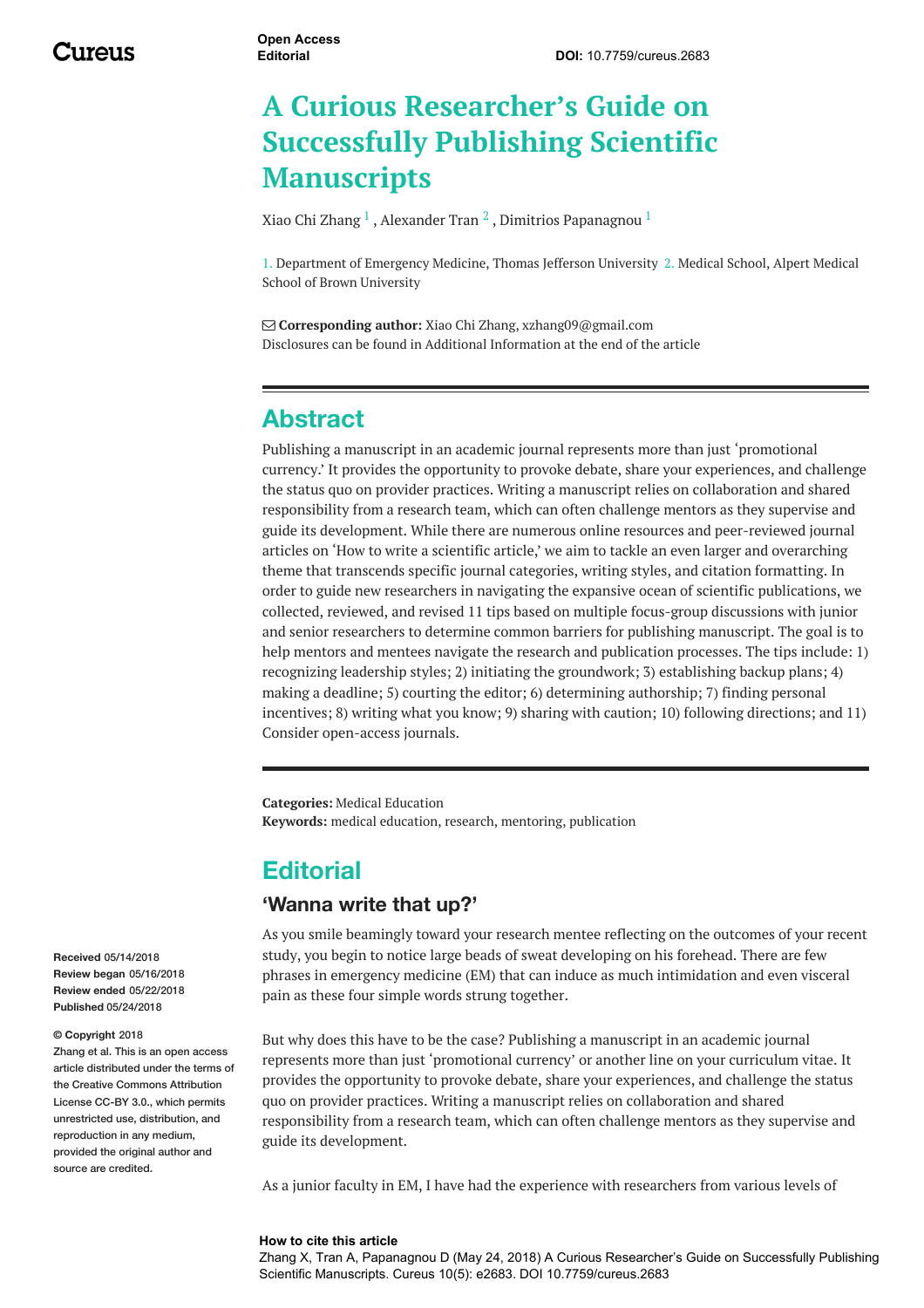## 1 1 17 A 1 1 S

training, from medical students to residents and fellows, and I have encountered, both personally and vicariously through my research colleagues, the significant amount of fear and resistance to writing scientific manuscripts. While there are numerous online resources and peer-reviewed journal articles on 'How to write a scientific article,' we aim to tackle an even larger and overarching theme that transcends specific journal categories, writing styles, and citation formatting.

In order to guide new researchers in navigating the expansive ocean of scientific publications, we collected, reviewed, and revised 11 tips based on multiple focus-group discussions with junior and senior researchers to determine common barriers for publishing manuscripts (Figure *[1](#page-1-0)*). The goal is to help mentors and mentees navigate the research and publication processes. The conceptual framework for these steps follows the basic guidelines behind the popular SMART [1] acronym for goal setting (Specific, Measurable, Achievable, Relevant, and Time-bound), and the path-goal leadership theory [2].



## **FIGURE 1: Eleven Tips to Successfully Publishing Scientific Manuscripts**

All icons are copyright-free and available from https://thenounproject.com/.

#### **Eleven tips on successfully publishing scientific manuscripts**

*For Mentors*

1. Recognizing your leadership styles: Each research team is often composed of a senior mentor (aka. Project Lead), primary author, and co-authors. As the mentor, it is imperative to recognize your leadership characteristics to optimize your interactions with your co-authors. Common leadership styles include contingency, exchange, path-goal, laissez-faire, situational, transformational, transactional, and servant  $[2-3]$ . You can check to see which style fits you by exploring cost-free commercially available tests, such as the Mark Murphy Leadership IQ Test [4].

2. Initiate the groundwork: One of the most crucial elements as a research mentor is to provide the necessary groundwork and articulate specific and tangible expectations for all responsible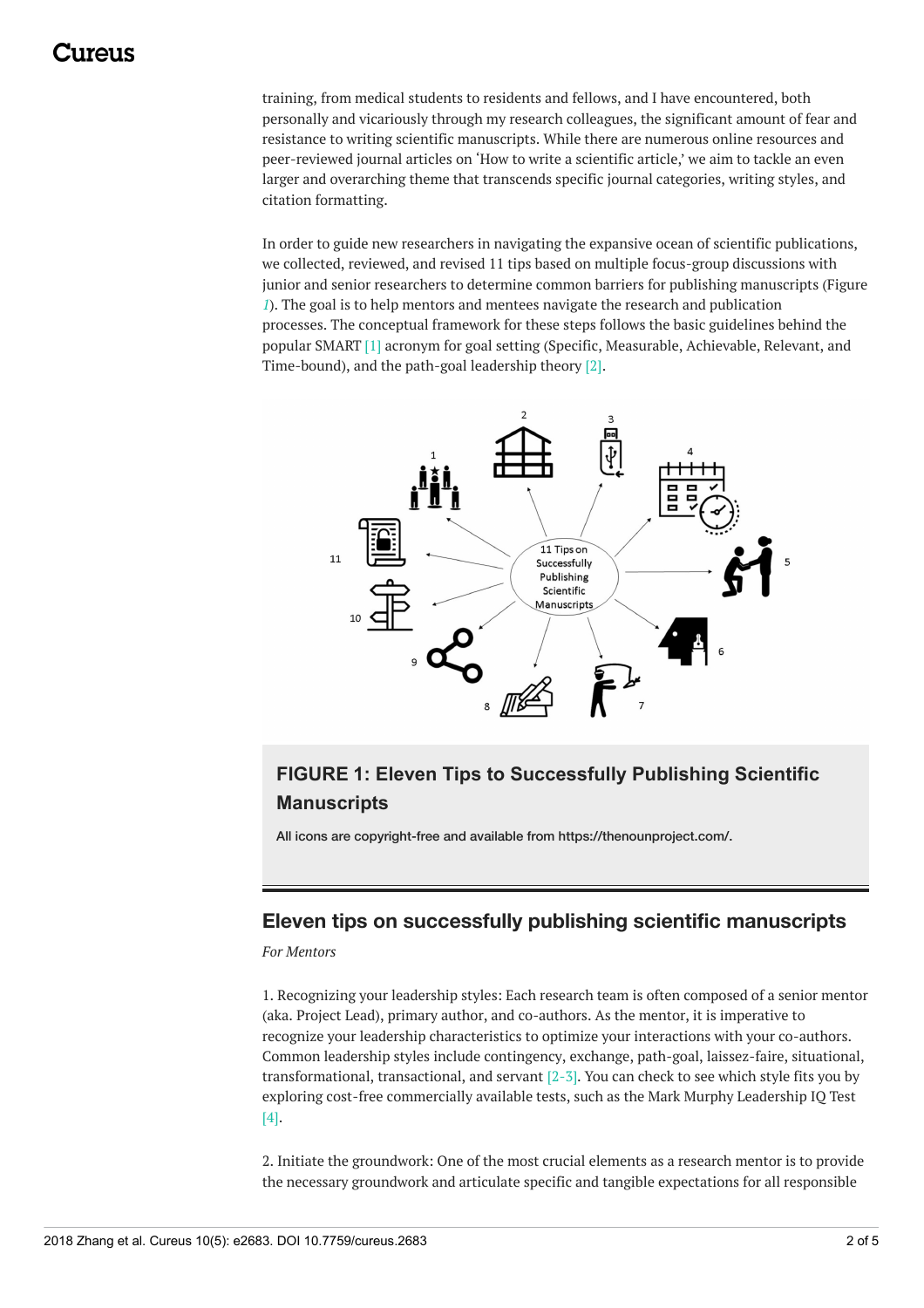stakeholders (i.e., the authors) during the write-up. Consider the following questions your mentees may ask, and prepare for constructive feedback and guidance: 1) How does this research impact the scientific community? Is this an original study? What is your elevator pitch?; 2) Are there any particular journal preferences for publication?; 3) Which category (i.e., original research, technical report, brief report) should this manuscript be written in?; 4) How often should the team meet to review progress?; 5) Are there any institutional research personnel (i.e., statistician, librarian) who can assist with the data analysis?; 6) Is there any supporting literature regarding the research topic?; 7) What is the backup plan if the manuscript gets rejected?

3. Establish early backup plans: Specifying particular backup plans, such as revision or resubmission to another journal, can alleviate some of the stress from your fellow authors by ensuring multiple paths for publication. Editors receive countless submissions on a regular basis; so, in the event, your submission gets rejected, your co-authors know what the next steps will be for the manuscript (i.e., revision or resubmission to another journal). Remind your team to not give up and make it clear that this is always an expected outcome. For example, if Journal A doesn't accept, then reformat and resubmit to Journal B, followed by Journal C, and finally Journal D.

4. Make a deadline and stick to it!: Having a reasonable timeline allows all members of the team to contribute their weight and justify their authorship. The key is to have a group consensus with an agreed-upon deadline and send it via a traceable platform (i.e., email) so it can be readily referenced. Common deadline milestones include 1) completion of the literature search; 2) completion of the data analysis; 3) draft of the abstract; 4) manuscript draft; 5) abstract revision and submission in journal format; and quite likely 6) manuscript revision and resubmission. 'Tomorrow' may be variable, but deadlines are always constant.

#### *For Co-authors*

5. Courting the editor: The next step should be to pitch your manuscript submission to the editor-in-chief of the journal of interest. A well-crafted 'would you be interested in . . . ' letter may peak editors' interests and potentially save you hours of formatting your manuscript if the editors were not interested in your work.

6. Determine authorship order early: Given that first or last authorship on a publication is often considered to be of high value towards academic promotion, physicians interested in pursuing an academic career should be mindful of both authorship considerations and authorship etiquette. This should not minimize the efforts of other authors, as being an author on any paper will be beneficial to one's academic career. The primary author is responsible for collating the authors' inputs into a scientific deliverable [5]. The senior author, who is often the research mentor, is responsible for coordinating the writers and providing appropriate incentives for timely completion, as well as editing.

7. Find your personal incentive: To ensure a teamwork and a smooth process to packaging your scholarship, it is imperative to motivate your team with the proverbial 'incentive carrot.' Discovering your respective incentives early during the write-up can ensure prompt and timely submissions. Here are some common publication incentives: 1) Departmental promotion (mentor); 2) Residency requirement (i.e., scholarly project); 3) Departmental funding to attend a conference for abstract acceptance(s) and/or presentations(s); 4) Curriculum vitae builder.

8. Start writing what you know: Sometimes the best way to build momentum and overcome writer's block is to start writing what you already know (i.e., the introduction or methodology). A common tool to alleviate the stress associated with starting to write your manuscript is to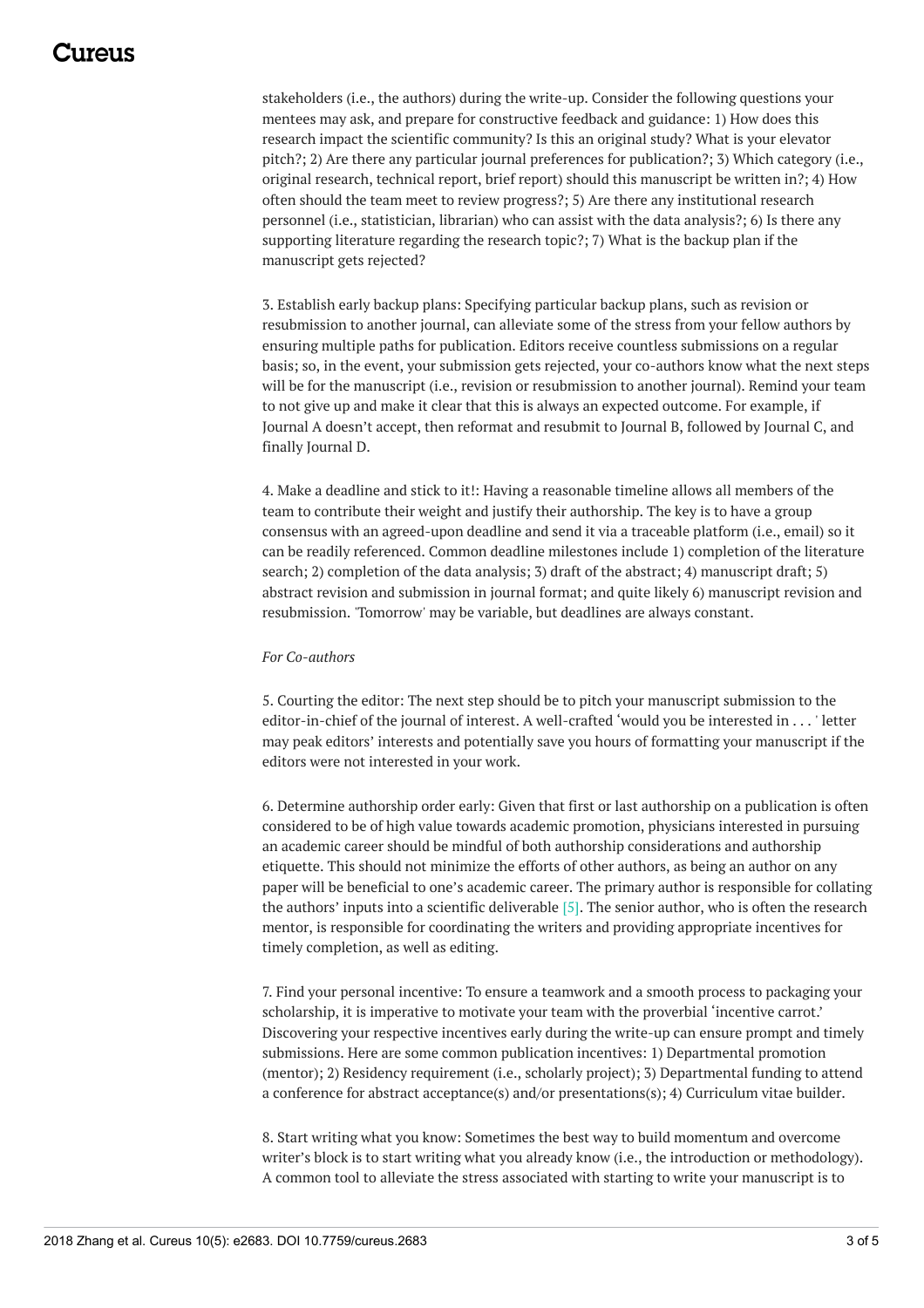# 1174110

consider leveraging sections from the Institutional Review Board (IRB) application that was submitted at your sponsoring institution. Always, save the abstract for last; it's often the most challenging part of any manuscript and will require that you have reflected on the other sections of your paper.

9. Sharing is caring – but use with caution: Shared documents (i.e., Google Documents) allow authors to contribute to the submission in real time; however, it can also result in procrastination. Additional challenges to shared documentation include citation placements, which are compiled in piecemeal fashion in a free-form sharing model. As a result, cloudsharing and editing should be considered only after the initial rough draft is compiled in order to allow for a revision. There are numerous institutionally-provided, free citation software programs, such as Mendeley, which can streamline the integration of your citations.

10. Follow directions!: You must ensure that your paper fulfilled all of the journal's requirements, including, but not limited, to word count, margin size, font, citation style, and/or image limits. A submission that is riddled with errors, formatting faux-pas, or poorly reference citations may be permanently rejected.

11. Consider open-access journals: Once you get published, you are going to want readers to notice your work, share your ideas, and maximize your regional impact. Unfortunately, however, unless readers have access to the journal you are published in, they are not going to have access to your submission. Open-access journals are readily available online to all readers and do not require a subscription fee to access articles. With improved access to content, individuals in your academic circle (including the general public) can learn more about your work and even cite you in subsequent scholarly publications. If you want to get noticed, and if you do not mind having your full article appear in Google Scholar, then consider submitting your manuscript to an open-access journal.

## **Ready, set, publish!**

Now that you've survived reading this research guide, dust-off your work and start writing it up by first building your team and creating a plan to get it completed in a timely fashion. Most importantly, do not forget to motivate your team members and have them take pride in their scientific achievements as they declare their findings to the rest of the academic world.

# **Additional Information**

### **Disclosures**

**Conflicts of interest:** In compliance with the ICMJE uniform disclosure form, all authors declare the following: **Payment/services info:** All authors have declared that no financial support was received from any organization for the submitted work. **Financial relationships:** All authors have declared that they have no financial relationships at present or within the previous three years with any organizations that might have an interest in the submitted work. **Other relationships:** All authors have declared that there are no other relationships or activities that could appear to have influenced the submitted work.

# **References**

- 1. Doran GT: There's a S.M.A.R.T. way to write [management's](https://community.mis.temple.edu/mis0855002fall2015/files/2015/10/S.M.A.R.T-Way-Management-Review.pdf) goals and objectives . AMA Forum. 1981, 70:35-36.
- 2. Northouse PG: [Leadership](http://psycnet.apa.org/record/2006-21567-000) Theory and Practice (4th ed.). Sage Publications, Inc., California; 2007.
- 3. 8 Common [Leadership](https://www.asaecenter.org/resources/articles/an_magazine/2013/january/8-common-leadership-styles) Styles . (2013). Accessed: March 29, 2018: [https://www.asaecenter.org/resources/articles/an\\_magazine/2013/january/8-common-](https://www.asaecenter.org/resources/articles/an_magazine/2013/january/8-common-leadership-styles)